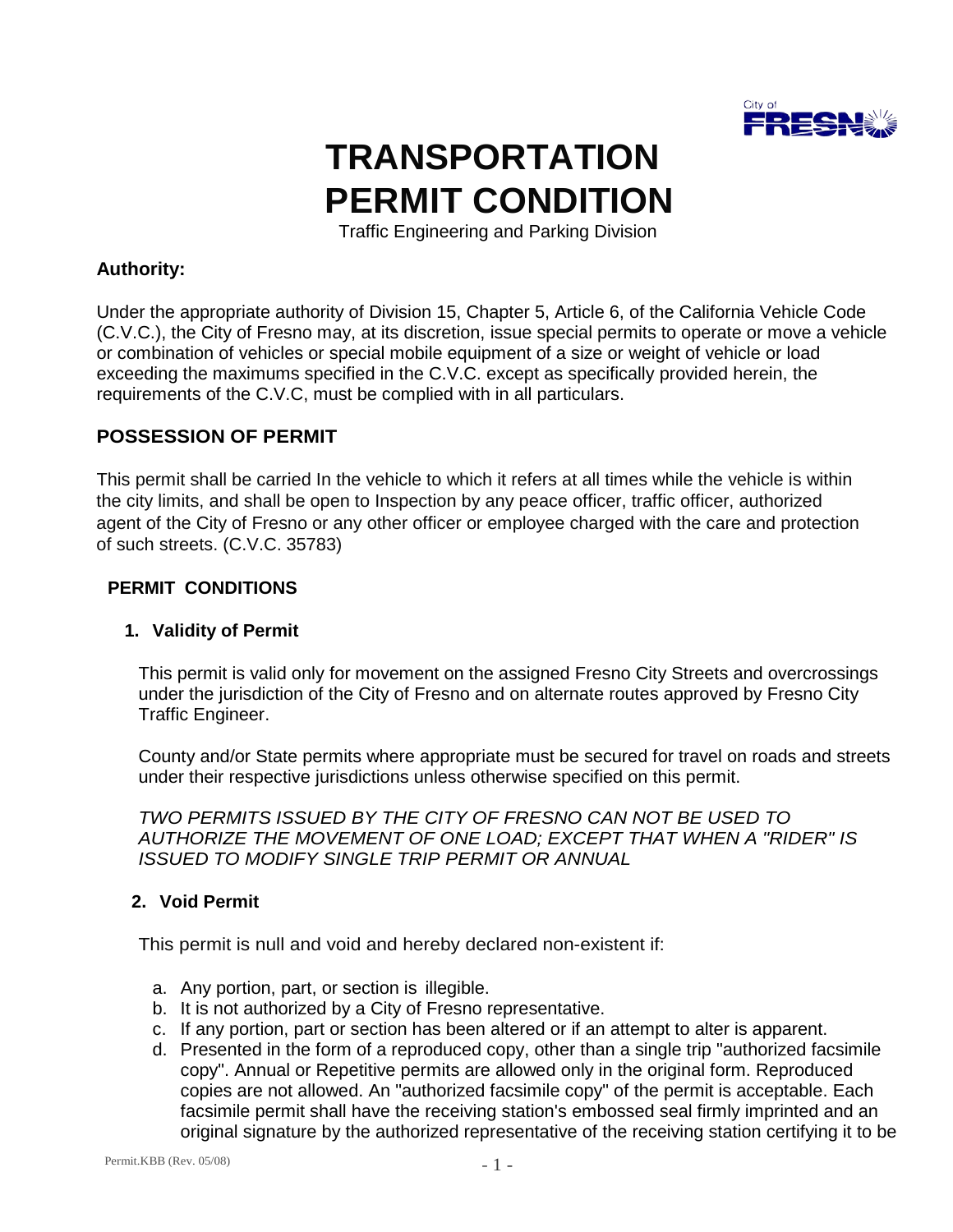a true copy. The circular embossed seal shall read, "NO ALTERATION HAS BEEN MADE" and display the receiving station's ID number issued by Caltrans in the center and be signed by an authorized person of the receiving station.

- e. If used to represent proper authority for carrying a load and/or moving a vehicle, which is not specifically, described on the face of the permit.
- f. If used to represent proper authority for carrying a load and/or moving a vehicle by any company, crew, or equipment not specifically named or organizationally related to the company, agency, or firm to which the permit was issued.
- g. If presented without the attachments firmly affixed that are specifically named and required on the face of the permit.
- h. If used before and/or after the times and dates indicated.

# **3. Permittee Agreement**

Acceptance of this permit constitutes an agreement by the permittee to observe and comply with all of the general and specific conditions on the face of the permit and attachments thereto.

The use of this permit is prima facie evidence that the driver has checked the load and/or vehicle, knows it to be within the limits as set forth hereon, and has verified the routing accuracy. The vehicle and/or load authorized under this permit are subject to inspection by representatives of the City of Fresno and cost of such inspection shall be borne by the permittee.

## **4. Repair of Damage**

In accepting this permit, the permittee agrees to repair at his own expense and to the satisfaction of the City of Fresno, Public Works Director, and any damage to highway appurtenances or structures caused by the movement of the load and/or vehicle of said permit. Notwithstanding, work or repair may be done by City of Fresno forces at the option of the Public Works Director, the cost to be borne by the permittee. In the event of damage to City Street facilities such as bridges, signals, light standards and other appurtenances, the permittee shall notify the City of Fresno Traffic Engineer immediately. A written report must then be filed with the City of Fresno Traffic Engineer within 72 hours after such damage has been done. Failure to make this report will be considered cause for immediate cancellation of all or a portion of all permit privileges pending a satisfactory arrangement with the City of Fresno for repair or replacement of the damaged facility.

# **5. Liabilities**

The permittee is responsible for all liability for injury to, or death of any person, or damage to property, which may occur through any act or omission of either the permittee or the City of Fresno arising from the Issuance of this permit. In the event any claim, suit or action is brought against the City of Fresno, its officers, employees or agents thereof, because of, or in connection with any such act or omission, permittee shall defend, indemnify, and hold harmless the City of Fresno, its officers, employees or agents from such claim, suit, or action.

# **6. Overhead Clearance**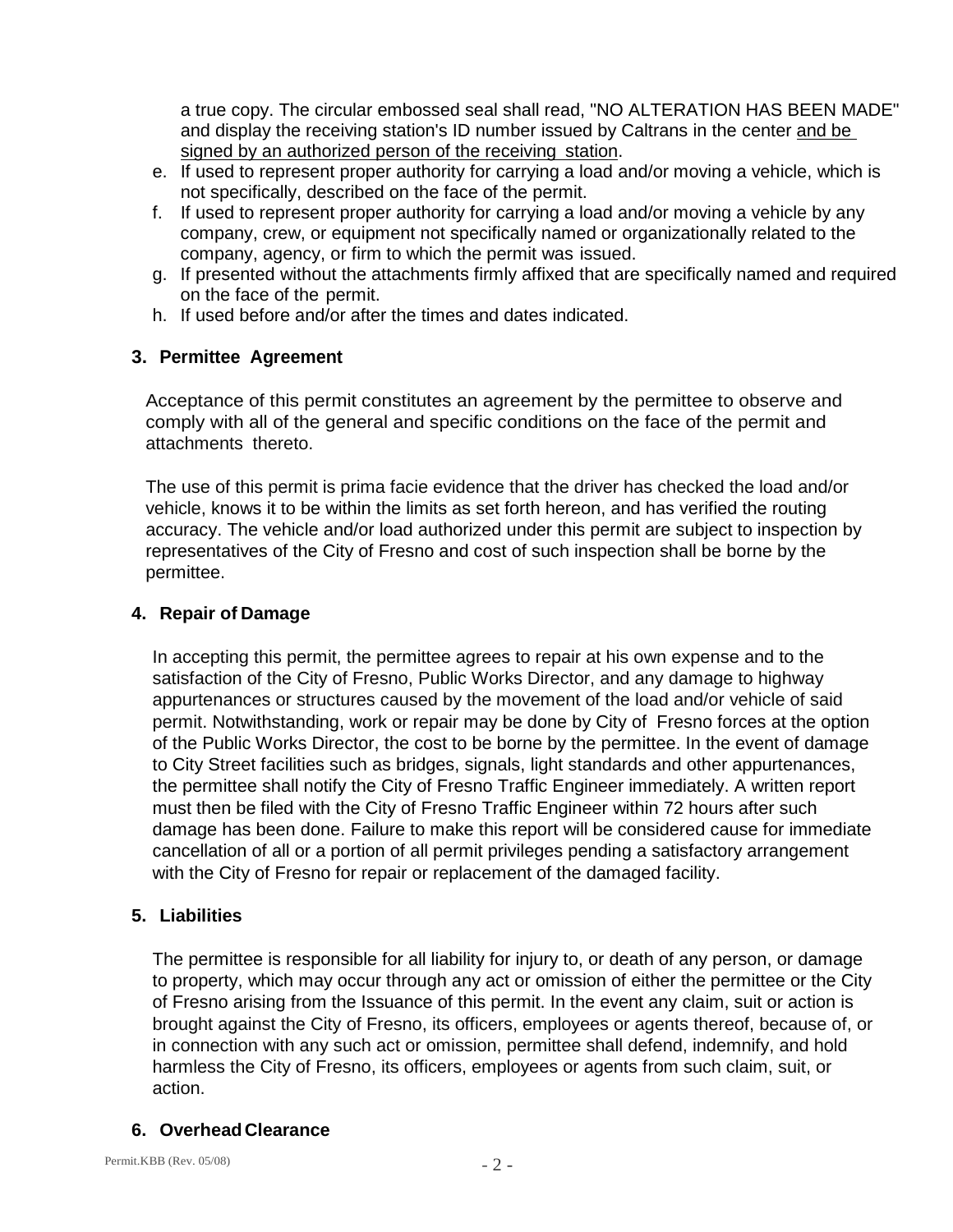When the height of a load exceeds legal limit, it becomes the responsibility of the permittee to check all underpasses, bridges, overhead wires or other structures for impaired vertical clearance and to obtain a permit to bypass or arrange clearance at such locations.

#### **7. Reducible Loads**

This permit is issued for the movement of an "Extralegal Load" as defined In C.V.C. 320.5 When loaded at its least dimensions.

This permit is automatically cancelled if the permitted dimensions and weight can be reduced to legal limits by repositioning and/or practical removal of a part, portion, or unit thereof.

*This permit does not authorize extralegal weight if the load can be repositioned to stay within legal axle or axle group weights authorized in* C.*V.C. 35551 or 35551.5*

Other items may be hauled in addition to the permitted Item, provided they do not exceed the dimensions of the vehicle or permitted item (whichever is greater) and the loaded vehicle is of legal axle and gross weights.

Over height, permits shall not be issued for items transported on a conventional flat deck trailer unless the deck is needed to support a long fragile load or a long load that would cause unbalanced axle group weights.

#### **8. Tire Capacity**

Permitted axle or axle group weights shall not exceed the rated capacity of vehicle tires except as allowed by Title 13, Article 14, Section 1085 of the California Administrative Code. Tires on manufactured housing may be loaded to 50% over their rated capacity.

#### **9. Booster TypeAxles**

A booster axle is an axle, generally, having an air or hydraulic cylinder suspension system that can be actuated independently to assume a portion of the weight that would otherwise be carried by adjacent axles. Booster axles and add-on or "Joe Dog" axles shall not be used in the movement of overweight permit loads.

#### **10. Land Use**

When practical, the vehicle shall be kept too the far right lane of the street, and shall not encroach on street shoulders except where necessary to allow trailing traffic to pass.

#### **11. Movement During Darkness**

"Darkness" is defined in Section 280 of the C.V.C. as being"...any time from one-half hour after sunset to one-half hour before sunrise..." Reference to "sunset" and/or "Sunrise" on the face of the permit includes this said one-half hour grace period before and after sunrise and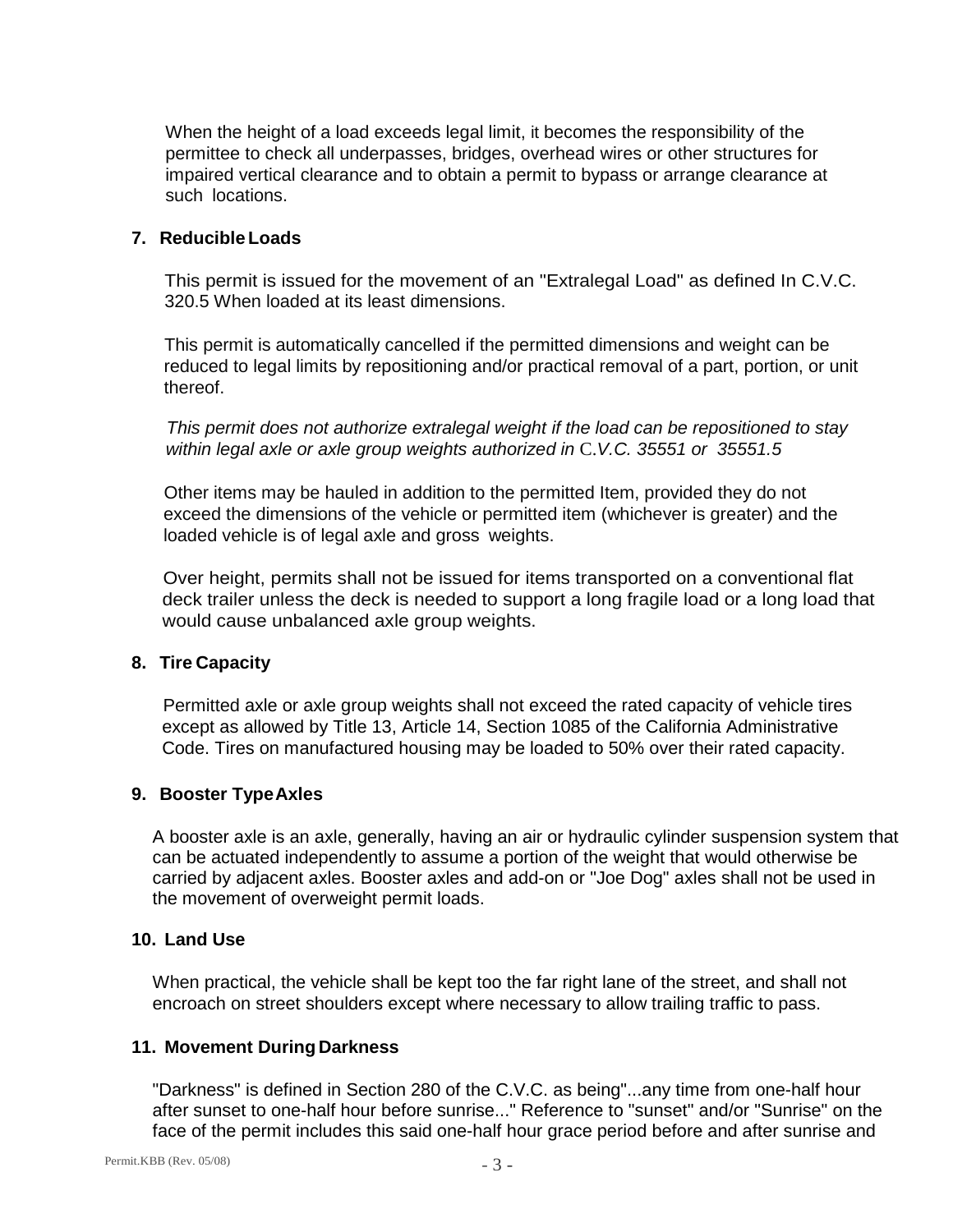sunset. Movement is not allowed when visibility is less than 304.801 meters (1000 feet) unless authorized on the face of this permit.

#### **12. HolidayMovement**

Unless authorized on the face of this permit, movement is prohibited on the following holidays or any of those holidays failing on a weekend and celebrated on a weekday (Monday or Friday):

> New Year's Day Memorial Day (Last Monday in May) Independence Day Labor Day Thanksgiving Day Christmas Day

Loads without Pilot Cars

When the holiday is a three (3) or four (4) day weekend, loads that do not require a pilot car will not be allowed to travel after 12:00 noon on the day before the holiday weekend and are also prohibited from travel the day of the holiday.

Loads with Pilot Cars

When the load requires a pilot car, movement is prohibited from 12:00 noon the day before the holiday weekend through sunrise the first weekday after the holiday weekend.

Thanksgiving Day Restrictions

All permit loads are prohibited from moving on the Thanksgiving Day holiday starting at 12:00 o'clock noon on Wednesday and all day Thursday. If a pilot car is not required, movement is allowed from 12:01 a.m. Friday. If a pilot car is required, movement is allowed at sunrise Monday.

# **13. Moving in InclementWeather**

Movement shall not occur in snow, fog, rain or wind when visibility is restricted to less than 304.8 meters (1,000 feet). Movement is prohibited when road surfaces are hazardous due to rain, ice, snow or frost, or when use of tire chains is mandatory.

In addition, manufactured housing shall not move when the velocity of the wind is such that it causes the vehicle being towed to whip or swerve from side-to-side or fail to follow substantially in the path of the towing vehicle.

Any accident caused by excessive wind or weather conditions shall be considered a prima facie violation of this condition.

# **14. Load Signs**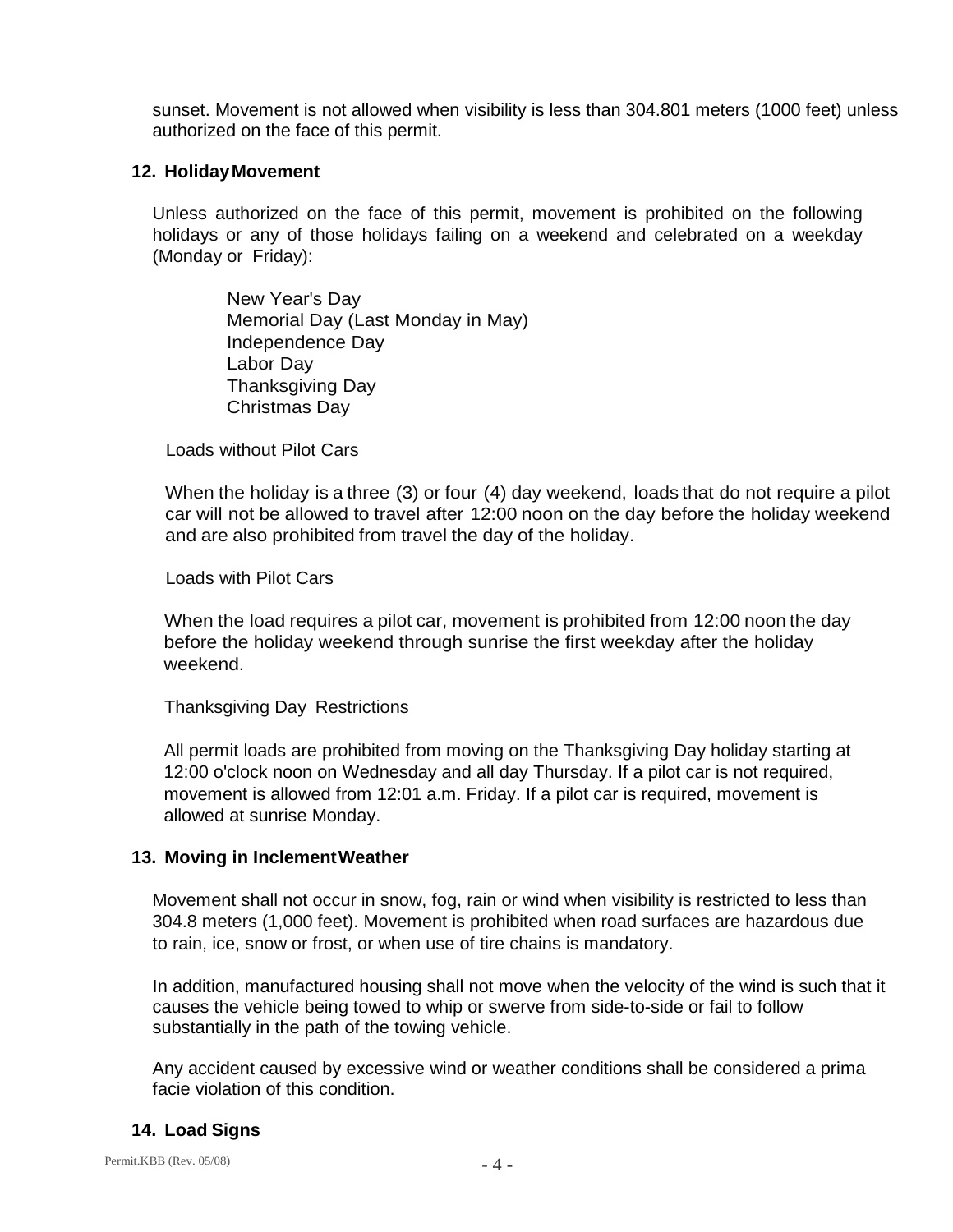All loads or vehicles being moved on City of Fresno streets which exceed 2.59 meters (8'6") in width, 24.38 meter (80 feet) in length, or more than 3.05 meters (10 feet) of overhang shall display appropriate warning signs on the front and rear, which read "Long Load" or "Oversize".

The "LONG LOAD" sign shall be used whenever overall length exceeds 30.48 meters (100 feet), and shall have preference over other oversize features. The "OVERSIZE" sign shall be used for shorter lengths and other oversize features. The more definitive signs reading "WIDE LOAD", "LONG LOAD", "OVERSIZE LOAD"," EXCESSIVE FRONT OVERHANG", OR "EXCESSIVE REAR OVERHANG" may be substituted for the "OVERSIZE" sign when appropriate.

The lettering shall be 254 millimeters (10-inch) minimum height with a 41 millimeters (1-5/8-inch) minimum brush stroke, and a minimum 25 millimeters (1-inch) margin all around. All signs shall be black letters on a yellow background, mounted at least 457 millimeters (18 inches) above the road surface front and rear. Signs shall be neat, clean, legible, mounted securely and visible from straight ahead or behind and to 45 degree either side thereof.

## **15. Pilot Car and Equipment**

It shall be the responsibility of the permittee to ensure that the pilot car operators are briefed as to their duties prior to movement. Pilot cars shall be equipped with top mounted flashing amber warning light(s) visible to the front when leading and to the rear when following.

#### **16. Pilot Car Location andResponsibility**

Pilot car(s) are required on the routes indicated on this permit or any attached map. When required, the permit or attachments shall clearly identify all highways where pilot car(s) are required.

A pilot car operator SHALL:

- a. Precede the load on two-or three-lane conventional roads and follow on four or more lane conventional highways and divided highways. When two pilot cars are required, one shall precede and one shall follow.
- b. Remain right of the centerline of the roadway at all times except when prevented by the physical limitations of the highway. The use of a pilot car does not grant to the permittee the right to preempt the opposing traffic lane. When it becomes necessary because of physical limitations of the highway to use a portion of the opposing traffic lane, the permit shall not occupy that lane until it has been advised by the pilot car that the lane is clear of all on-corning traffic. Opposing traffic is not to be stopped, except in extreme emergencies. It shall be the responsibility of the permittee to stop safely and wait until the opposing lane is free of traffic before proceeding.
- c. Maintain a safe distance between the permitted vehicle and the pilot car to allow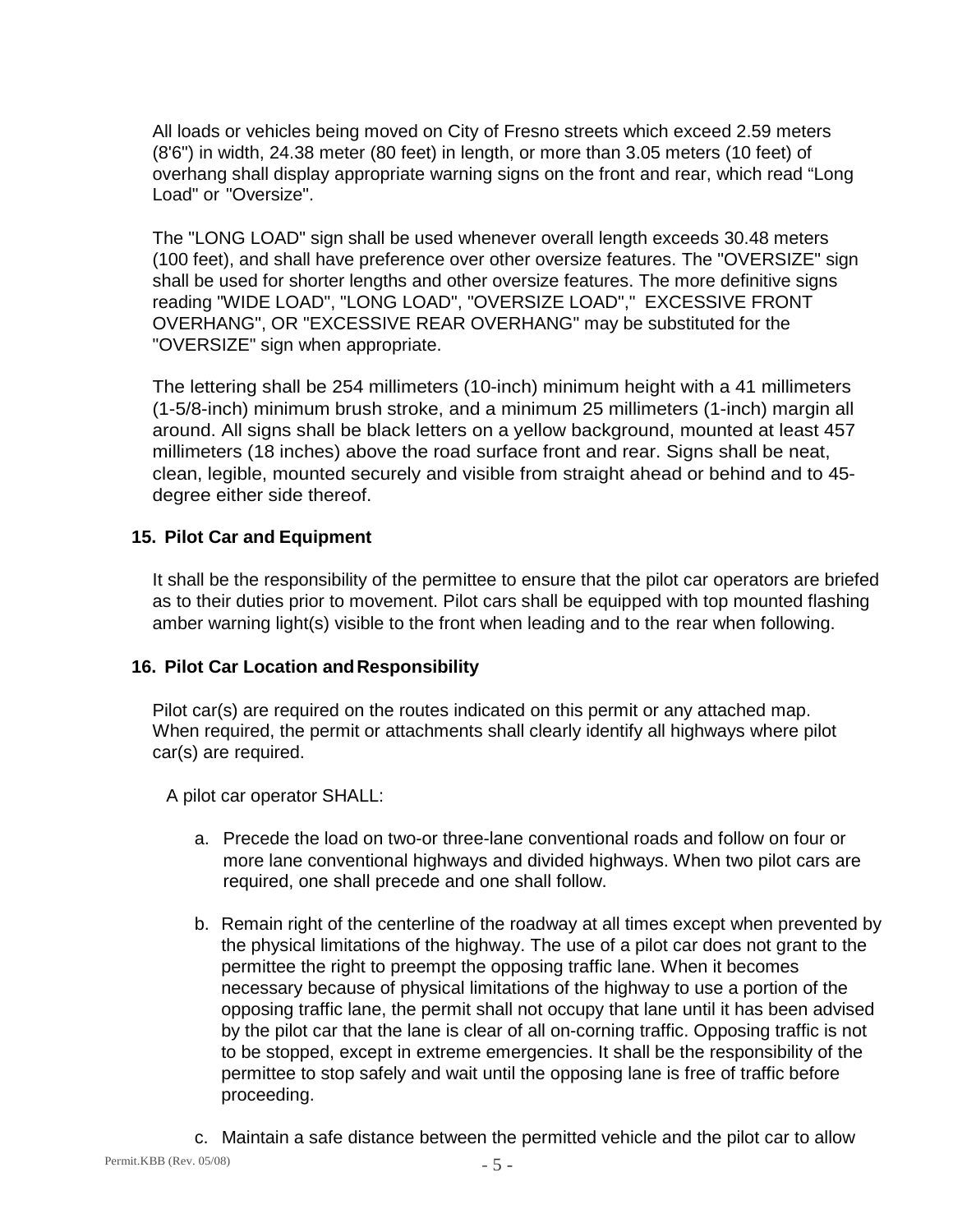passing by other traffic, but not to exceed a distance of 152 meters (500) feet.

d. Accompany the permitted load over all operational California Highway Patrol facilities.

A pilot car operator SHALL NOT:

- a. Stop traffic for the convenience of the permitted vehicle or load.
- b. Tow another vehicle while being used as a pilot car.
- c. Display the STOP/SLOW sign paddle out of the window of the pilot car.
- d. Stop opposing traffic except in extreme emergencies.
- e. Pilot more than one load at the same time.

## **17. Flaggers**

When necessary to post a flagger in order to warn and direct traffic, the flagging shall be done in accordance with Title 8, Section 1598 and 1599 of the California Division of Occupational Safety and Health Construction Safety Orders and Caltrans "Manual of Traffic Controls". Flaggers shall not be less than 18 years of age.

#### **18. Manufactured Housing Axle Weight**

Axle weights for "Manufactured Housing" (C.V.C. 387) shall not exceed 2,722 kilograms (6,000 pounds) per axle.

#### **19. Manufactured Housing-TowVehicle**

Power units towing manufactured housing as defined in C.V.C. 387, up to 3.66 meters (12 feet) in width shall be equipped with dual rear wheel and shall have an unladen weight as defined in C.V.C. 660 of not less than 2,948 kilograms (6,500 pounds.)

Power units towing manufactured housing exceeding 3.66 meters (12 feet) in width shall be equipped as required above with an unladen weight as defined In C.V.C. 660 of not less than 4,309 kilograms (9,500 pounds.)

# **20. Open Side Covering Manufactured Housing**

Open sided units shall be covered by plywood, hardboard or other ridged material. In lieu of rigid material, suitable plastics, or other flexible material may be used. Billowing or flapping of plastic or flexible side covering in excess of 152 millimeters (6 inches) in any one place will not be permitted.

Units open on both sides, may be moved empty with no side covering.

#### **21. Tow Trucks**

Tow trucks operating under a City of Fresno permit are authorized gross weight in excess of 36,288 kilograms (80,000 pounds), combination length in excess of 19.8 meters (65'0") but are limited to the routes shown on the attachments of their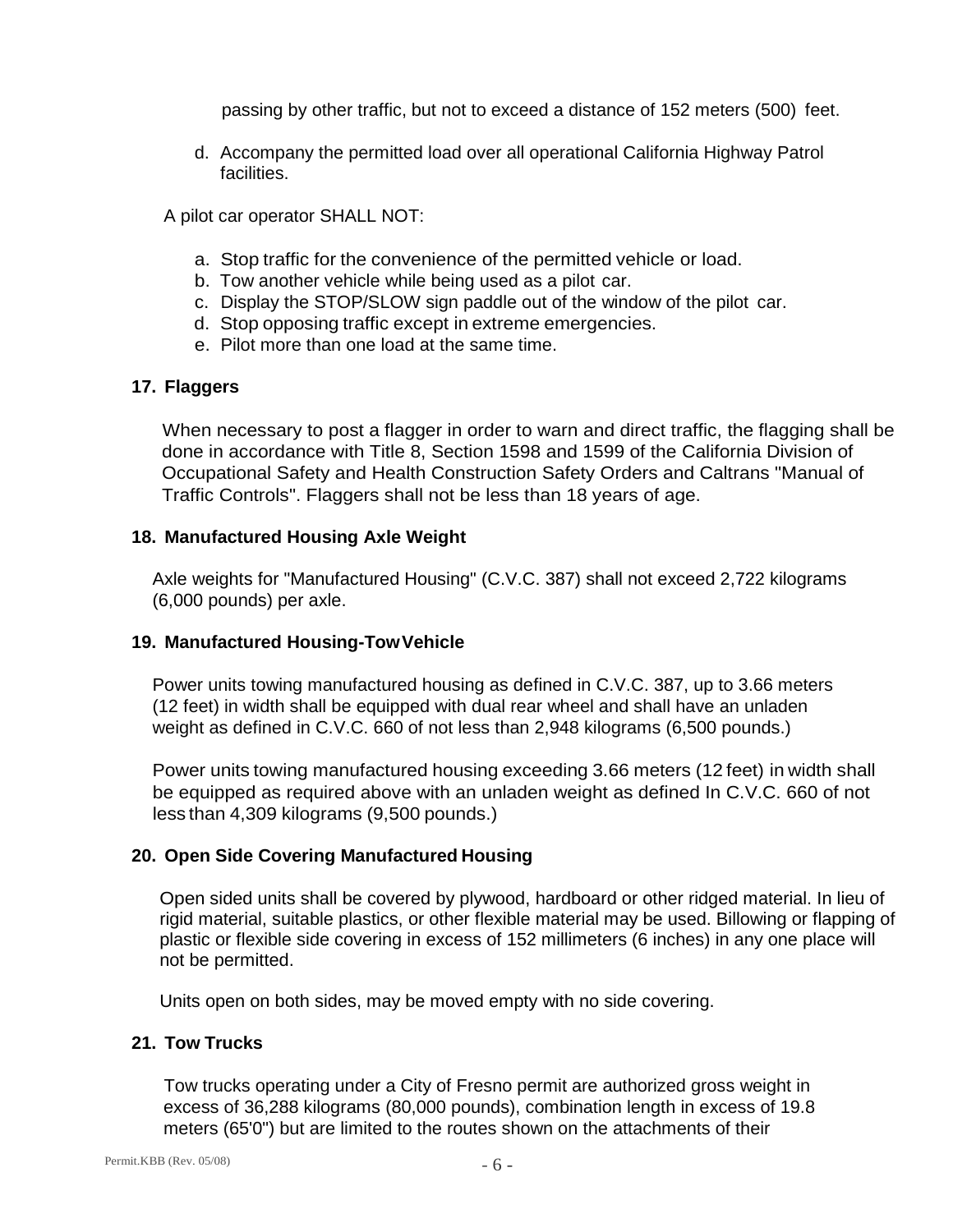transportation permit.

# **22. Towing Permit Loads and/or Vehicles**

Disabled extralegal vehicles or extralegal combinations of vehicles, whose movement is authorized by a transportation permit, or any disabled legal vehicle, or legal combination of vehicles, which because of damage has incurred distortion, in width, or height, thereby causing an excess in legal dimensions, may only be moved at the direction of a peace officer. Disabled overweight permit vehicles/loads shall only be authorized movement by a peace officer to a point where the highway has been safely cleared. Movement of the permit vehicle / load beyond this point shall be completed under the authority of a City, County, or State transportation permit, whichever is applicable. Single trip permits for towing permit vehicles shall require reduction of the disabled combinations to the least dimension possible.

#### **23. Pertinent sections of the C.V.C. that apply specifically to permittedextralegal vehicles and/or loads, pilot cars, and tow trucks are as follows:**

**Darkness-C.V.C.** 280 **Extralegal Load-C.V.C.** 320.5

**Flags- C.V.C. 25104, 25803(a) and 28100 Lights or Warning Lights-** C.V.C. 24003, 25270, 25803, 25952, 26100, and 26104. **Pilot Cars and Equipment-** C.V.C. 472, 25270, 27904, 27904.5, **28100, 28101, 28102, 28103, 35252 (a)(b)(c), and 35784 (e)(f). Fines-** C.V.C. 35784 (c) (1) and (2), 35784.5 and 42030 **Withholding of Permits-** C.V.C. 35780 and 35782 **Possession of Permit-** C.V.C 35783 **Tow Trucks-** C.V.C. 35401 (c)

- 24. This permit does not apply to the moving of a building or structure.
- 25. The City Truck Route Map shall be considered a part of this permit, andattached
- 26. Throughout the life of this permit, the named permit tee shall maintain in full force and effect liability and indemnify insurance with a carrier or carriers authorized to do business In the State ofCalifornia.
- 27. Overload operations not expressly described WITHIN are not authorized.
- 28. The original permit must be kept in said vehicle(s) when operated in the City of Fresno.
- 29. Direct crossing of State Highways, at grade, is authorized under this permit (Caltrans District 6 authorization, June 1985).
- 30. Routing of following loads over or under State Highway Structures is restricted as follows:
	- a. Purple load 12-feet wide, legal height under only.
	- b. Green load 12-feet wide, legal height over or under.